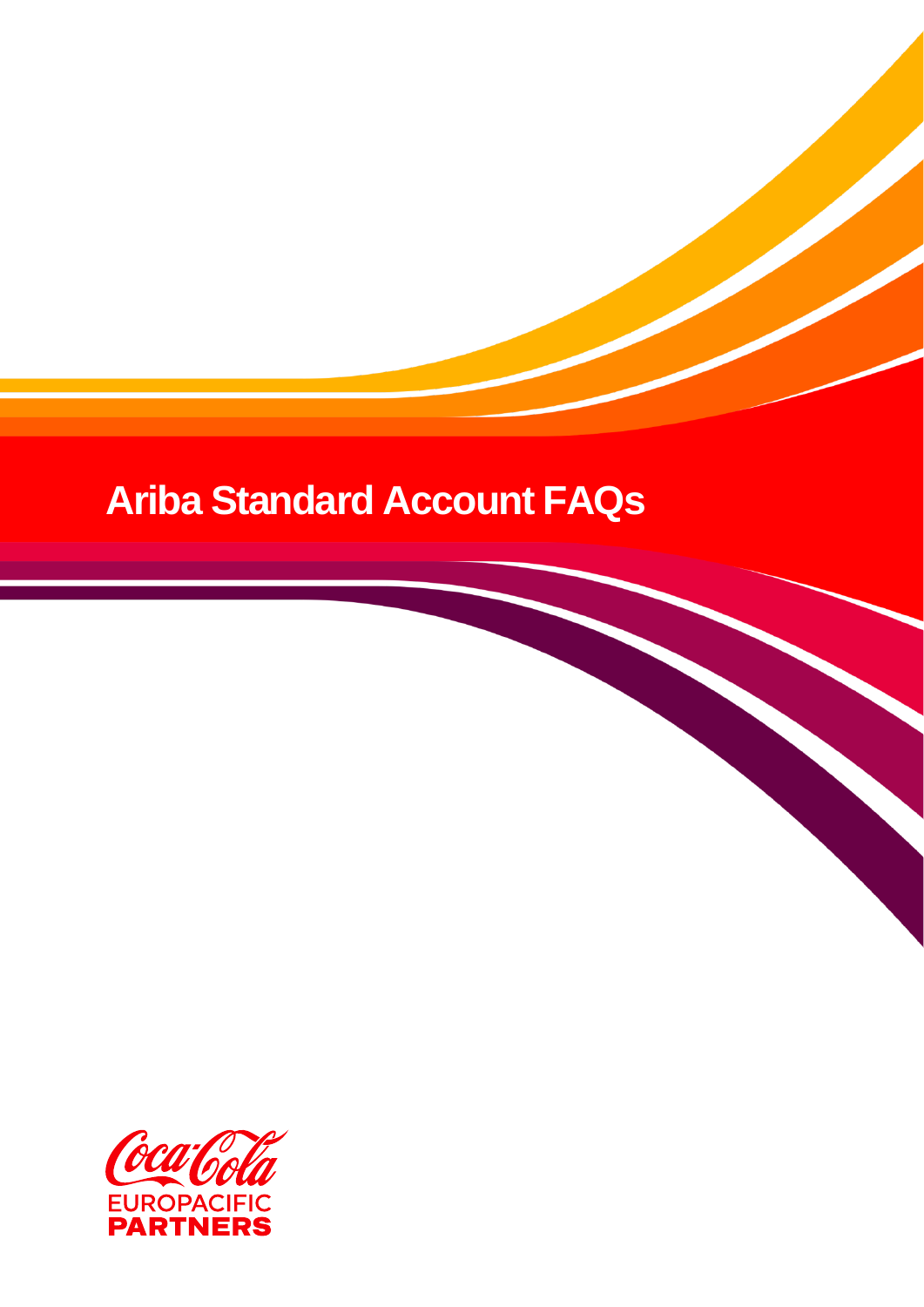

## 1. What is the "Ariba Light / Standard" Program?

CCA operates under a "No Purchase Order No Pay" policy. With that in mind we have provided a service to our suppliers called 'Ariba Light Account' an interactive email program providing a better transacting relationship with our Suppliers. Interactive Emails is a new feature within Ariba that allows CCA to send orders as an email to their suppliers.

#### 2. What are the benefits for a supplier if using this program?

Below are the benefits our suppliers will enjoy by using this feature.

- No fees
- Access to the Ariba Portal allows supplier to Resend the purchase order email if misplaced
- ✓ Ability to flip a Purchase Order into an Order Confirmation and/or Invoice
- $\checkmark$  Receive invoice and payment status notifications

#### 3. Do I have to register for the Light/ Standard Account?

Yes, this will allow you to Resend the purchase order email if misplaced and provide access to view previous purchase orders.

#### 4. If I did not receive the order email how can I get a copy?

Log into Ariba, locate the purchase order number on the Home screen, click 'Select' (right hand side of PO#), click 'Send me a copy to take action' and then click Resend button.

#### 5. Can I invoice from the purchase order in the system?

No, you must start the process from the system generated purchase order email.

### 6. Can I upgrade from a Light/ Standard Account?

Yes, you can upgrade to a Full-Use Account, please note that this type of account can attract **Fees**, please read the information provided by Ariba.

#### 7. What is the difference between Ariba Light and Ariba Network features?

| <b>Features</b>                                                    | <b>Ariba</b><br>Light<br>(Standard) | <b>Ariba Network</b><br>(Enterprise) |
|--------------------------------------------------------------------|-------------------------------------|--------------------------------------|
| Free – No Fees                                                     | ✓                                   | $\mathbf x$                          |
| Create Order Confirmation or e-invoice<br>without login<br>details | ✓                                   | $\mathbf{x}$                         |
| Receive PO Details via Email                                       | ✓                                   | ✓                                    |
| Receive Invoice and Payment Status Via<br>Email                    | ✓                                   | ✓                                    |
| <b>View Transaction History</b>                                    | Limited                             | ✓                                    |
| All Network Features (like Catalogues,<br>Integrations)            | $\mathbf{x}$                        | ✓                                    |